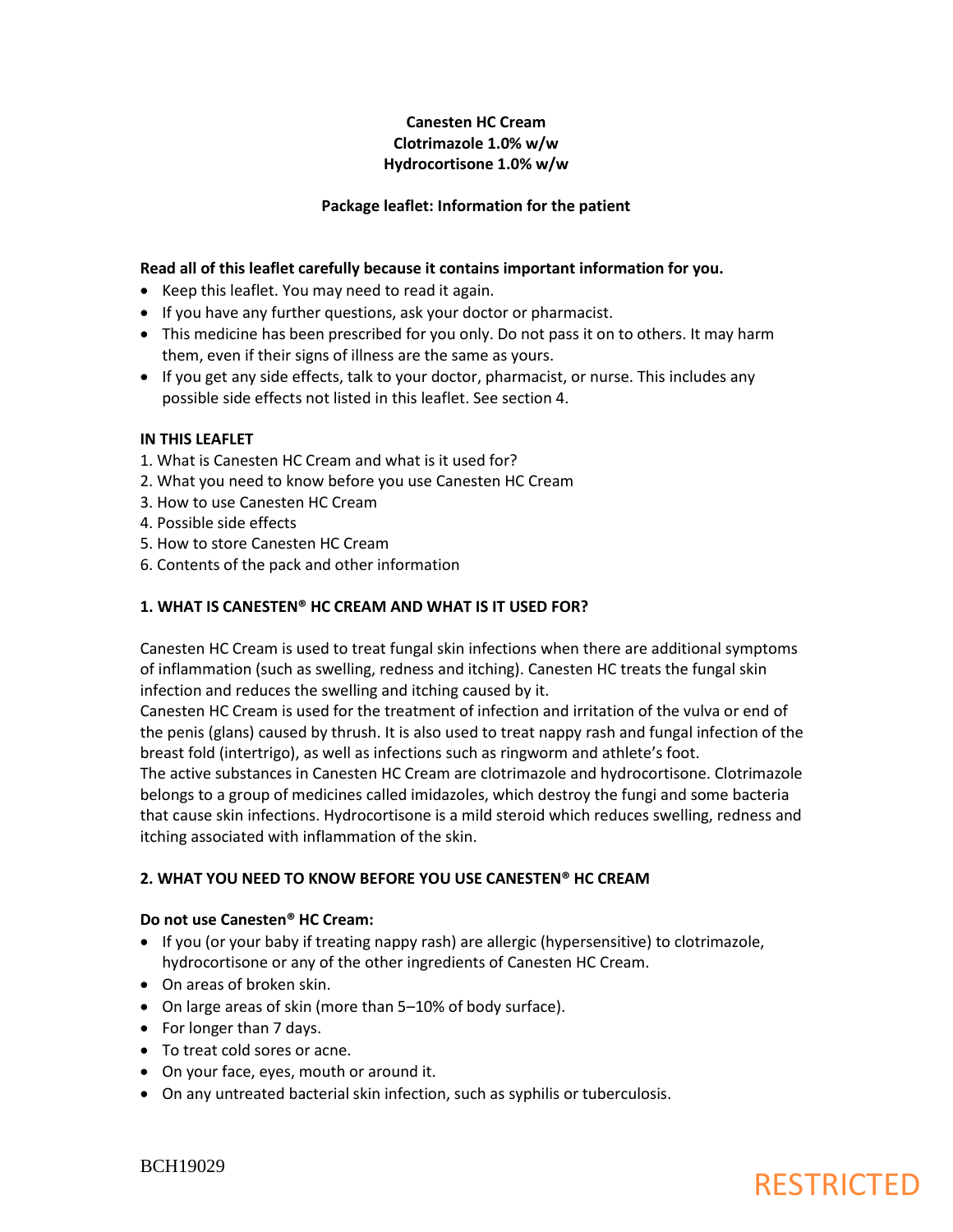- On vaccination reactions.
- On shingles, chicken pox, rosacea or herpes.

**If you are unsure about any of these restrictions, speak to your doctor.**

#### **Important information about some of the ingredients:**

This product contains cetyl alcohol - May cause local skin reactions (e.g. contact dermatitis)

This medicine contains 20mg benzyl alcohol in each gram. Benzyl alcohol may cause allergic reactions. Benzyl alcohol may cause mild local irritation.

#### **Warnings and precautions:**

- As with all steroids, long-term, continuous use on large areas of skin should be avoided, particularly in infants and children.
- Do not cover the area being treated with a dressing or bandage.
- In infants, care should be taken not to fasten nappies too tightly over the treated area, as this may increase the absorption of the hydrocortisone.
- Wash your hands immediately after applying the cream.
- As with other creams, this product may reduce the effectiveness of rubber contraceptives, such as condoms or diaphragms. Consequently, if you are using this cream on the vulva or penis, you should use alternative precautions for at least five days after using this product.
- Contact your doctor if you experience blurred vision or other visual disturbances.

#### **Pregnancy and breast-feeding:**

Avoid using this product during the first trimester of pregnancy. If you are pregnant, breastfeeding or trying for a baby, tell your doctor or midwife before using Canesten HC Cream. Breast -feeding should be discontinued during treatment with this medicine.

#### **3. HOW TO USE CANESTEN® HC CREAM**

Unless directed otherwise by your doctor, follow these directions closely:

- Before use, pierce the tube seal by inverting the cap over the end of the tube and press.
- If the feet are infected, they should be washed and dried thoroughly, especially between the toes, before applying the cream.
- Canesten HC Cream should be applied thinly and evenly to the affected areas twice daily and rubbed in gently. Approximately 1cm of cream per application should be enough.
- Do not cover the area being treated with a dressing or bandage.
- As with all products containing hydrocortisone, you should wash your hands immediately after applying the cream.

Treatment should be continued for no more than 7 days.

The symptoms of skin infection, such as itching or soreness, should improve within a few days of treatment although signs such as redness and scaling may take longer to disappear. If the symptoms persist or you do not start to improve after 7 days, consult your doctor. **Canesten® HC Cream is for external use only:**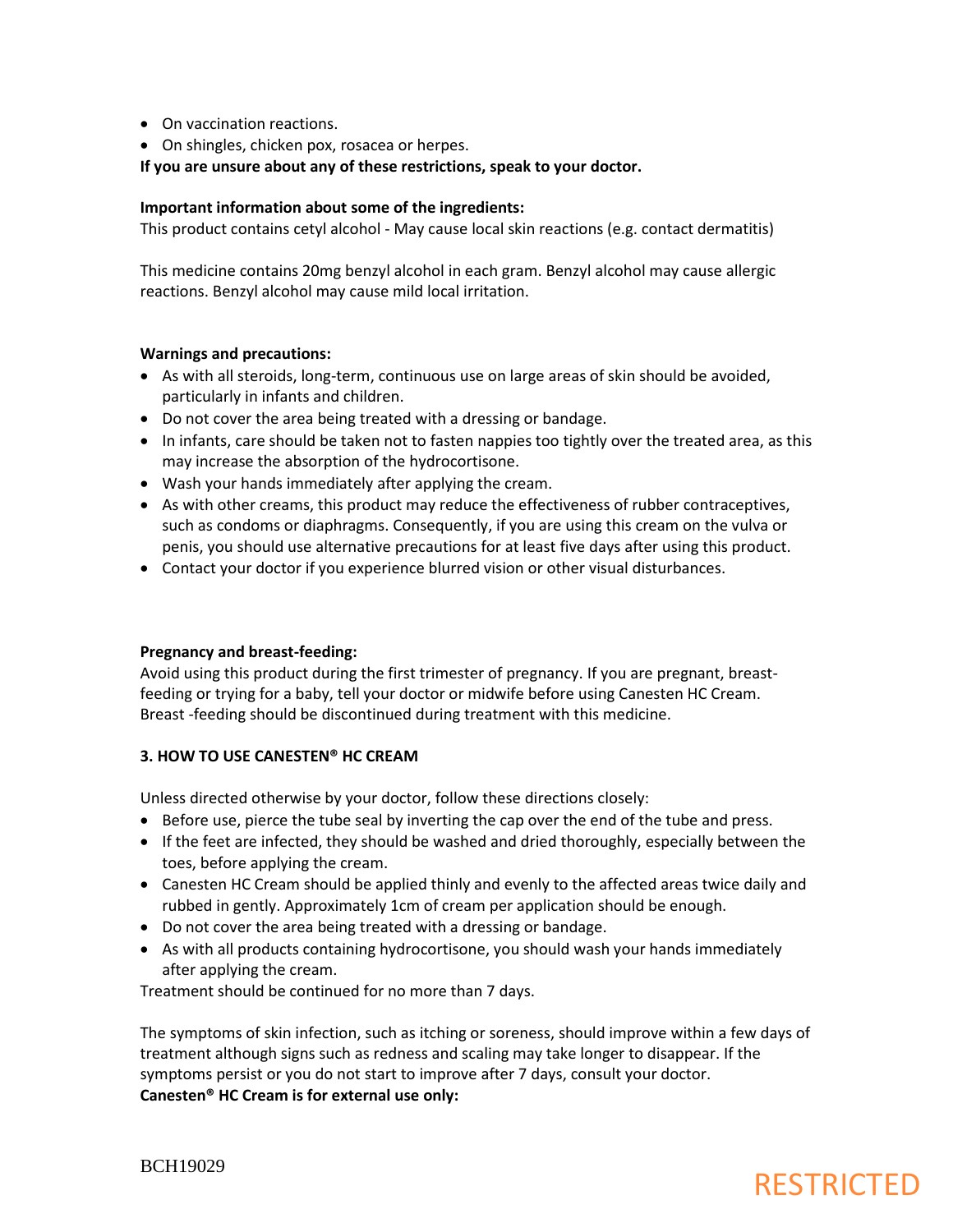## **Do not put the cream in your mouth or swallow it.**

If the cream is swallowed accidentally, tell your doctor straight away or contact the Accident and Emergency Department of your nearest hospital.

If you accidentally get cream in your eyes or mouth, wash immediately with water and contact your doctor.

#### **If you forget to use Canesten® HC Cream:**

Apply the cream as soon as possible and then continue the rest of your treatment as usual.

#### **You can help the treatment to work if you follow these simple tips:**

- Although the infected area will itch, try not to scratch. Scratching will damage the surface of the skin and cause the infection to spread further.
- Keep the affected skin areas clean.
- Pay particular attention to drying the skin, but avoid excessive rubbing.
- Do not share towels, bath mats, etc. with other people as you could spread the infection to them.
- Always wash your hands after treating the infection to prevent it from spreading.

## *If you have athlete's foot:*

- Remember to dry the skin between the toes thoroughly.
- Wash your socks, stockings and tights thoroughly in hot water to remove any shed skin or fungal spores.
- Change your footwear daily if possible.

### **4. POSSIBLE SIDE EFFECTS**

Like all medicines, Canesten HC Cream can cause side effects, although not everybody gets them.

As with all medicines, some people may be allergic to the cream. If you or your baby are allergic, a reaction will occur soon after you start using it. If you or your baby experience an allergic reaction, stop using Canesten HC Cream and tell your doctor straight away or contact the Accident and Emergency Department of your nearest hospital. Signs of an allergic reaction may include:

- Rash.
- Swallowing or breathing problems.
- Swelling of your lips, face, throat or tongue.
- Weakness, feeling dizzy or faint.

Nausea.

Immediately after you apply the cream you or your baby might experience the following symptoms:

- Mild burning.
- Irritation.

If this is intolerable, stop treatment and see your doctor as soon as possible. Other potential skin reactions that have been reported:

- Discomfort/pain
- Itching
- Redness
- Broken veins.
- Excess hair growth.

BCH19029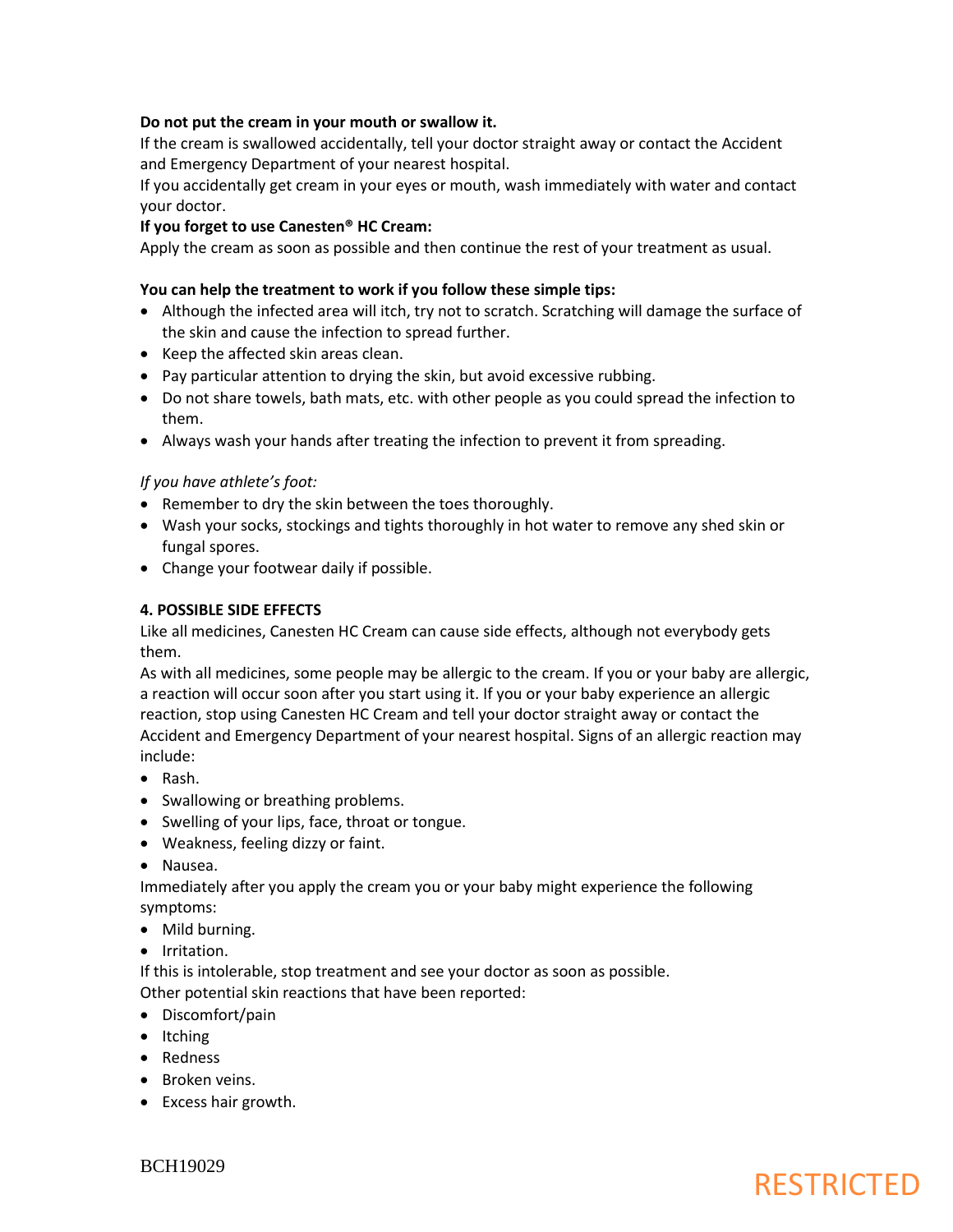- Stretch marks.
- Thinning or whitening of skin.
- Secondary infections.
- An acne-like rash.
- Blurred vision (frequency not known).

## **Reporting of side effects**

If you or your baby gets any side effects, talk to your doctor, pharmacist or nurse. This includes any possible side effects not listed in this leaflet. You can also report side effects directly via HPRA Pharmacovigilance . Website: [www.hpra.ie;](http://www.hpra.ie/) By reporting side effects you can help provide more information on the safety of this medicine.

### **5. HOW TO STORE CANESTEN® HC CREAM**

### **Keep out of the sight and reach of children.**

This product should be stored in the original carton.

Do not store above 25°C. Once opened, use within 6 months.

Do not use Canesten HC Cream after the expiry date which is stated at one end of the carton and on the end of the tube of cream. The expiry date refers to the last day of that month. Medicines should not be disposed of via wastewater or household waste. Ask your pharmacist how to dispose of medicines no longer required. These measures will help to protect the environment.

## **6. CONTENTS OF THE PACK AND OTHER INFORMATION**

## **What Canesten® HC Cream contains:**

• The active substances are clotrimazole and hydrocortisone acetate, each at a strength of 1% w/w.

• The other ingredients are benzyl alcohol, cetostearyl alcohol, medium chain triglycerides triceteareth-4-phosphate, Sodium hydroxide and hydrochloric acid, and purified water. *See Section 2 ' Important information about some of the ingredients' for cetostearyl alcohol advice.*

## **What Canesten® HC Cream looks like and contents of the pack:**

Canesten HC Cream is available in tubes containing 30g of white to pale yellow cream. Not all pack sizes may be marketed.

#### **Market Authorisation Holder:**

Bayer Ltd, The Atrium, Blackthorn Road, Dublin 18.

## **Manufacturer:**

Kern Pharma S.L. Poligon Industrial Colon II, Calle Venus 72 08228 Terrassa, Barcelona, Spain

BCH19029